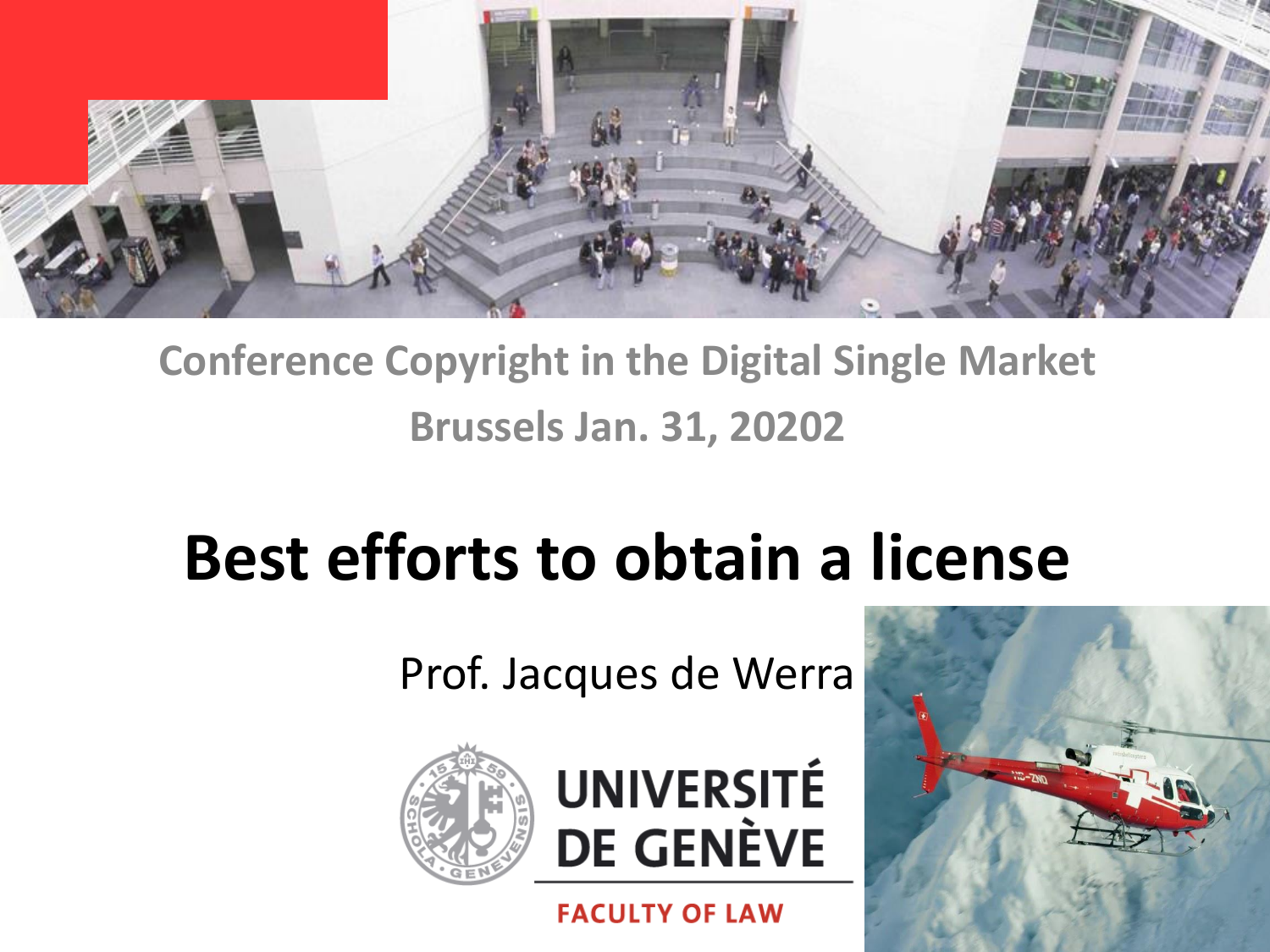

### **Outline**

• (1) "Best efforts" **in the IP ecosystem**

• (2) "Best efforts" **in (IP) contracts**

• (3) "Best efforts" **in Art. 17 (Directive 2019/790)**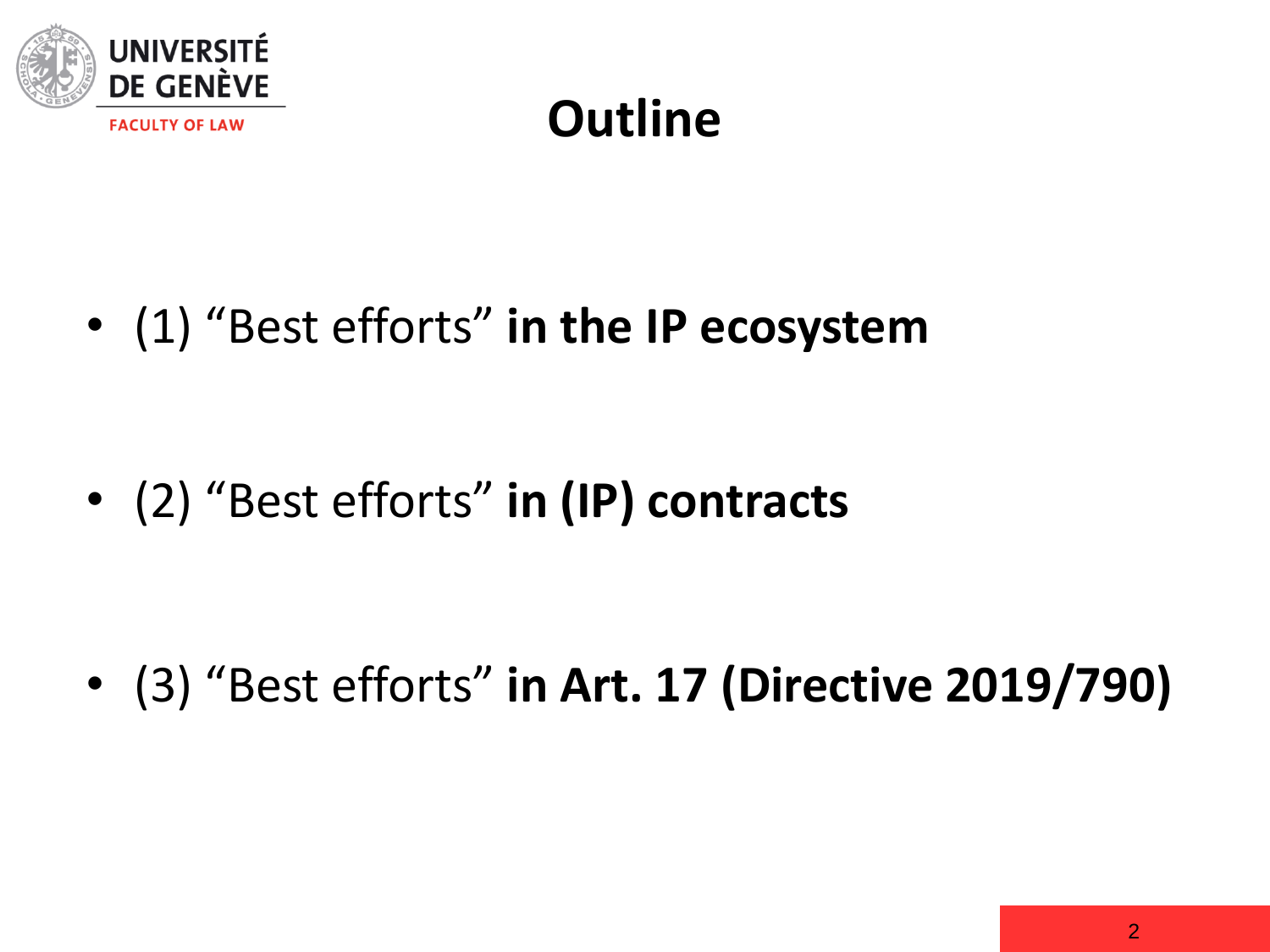

- "Best efforts" is not a standard legal test in the IP ecosystem (art. 17 para. 4: "best efforts" test to avoid liability)
- IP ecosystem is generally *binary* (objective test):



**No infringement**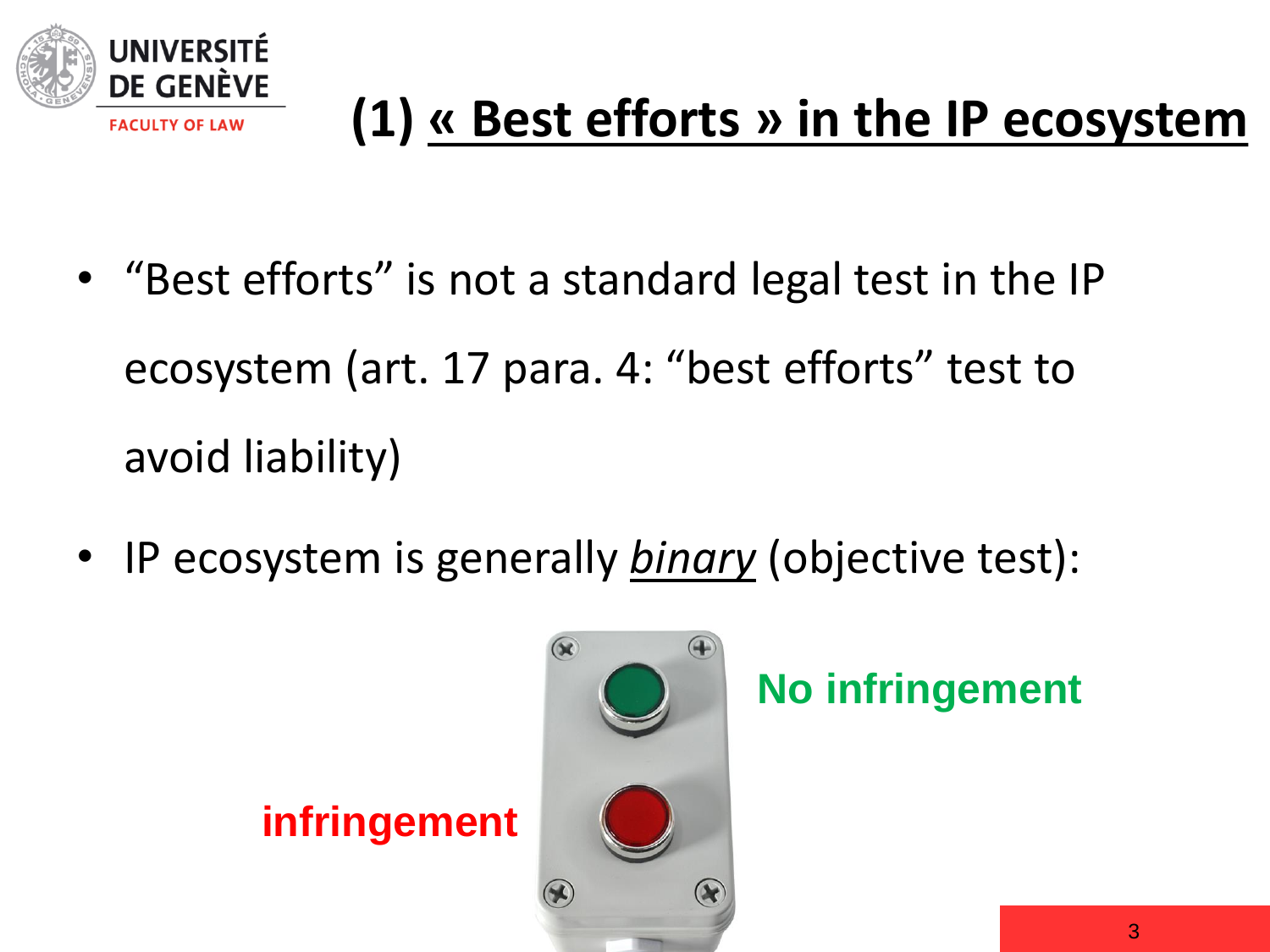

• « Efforts » made to obtain a contractual license for the

compulsory licensing of patents:



=> Art. 31 (b) TRIPS :"(b) such use [i.e. compulsory licensing] may only be permitted if, prior to such use, the proposed user has made efforts to obtain authorization from the right holder on reasonable commercial terms and conditions and that such efforts have not been successful within a reasonable period of time"

• *Bilateral* process between patent owner and potential licensee initiated by the licensee => "efforts" to negotiate (of licensee) without risk of liability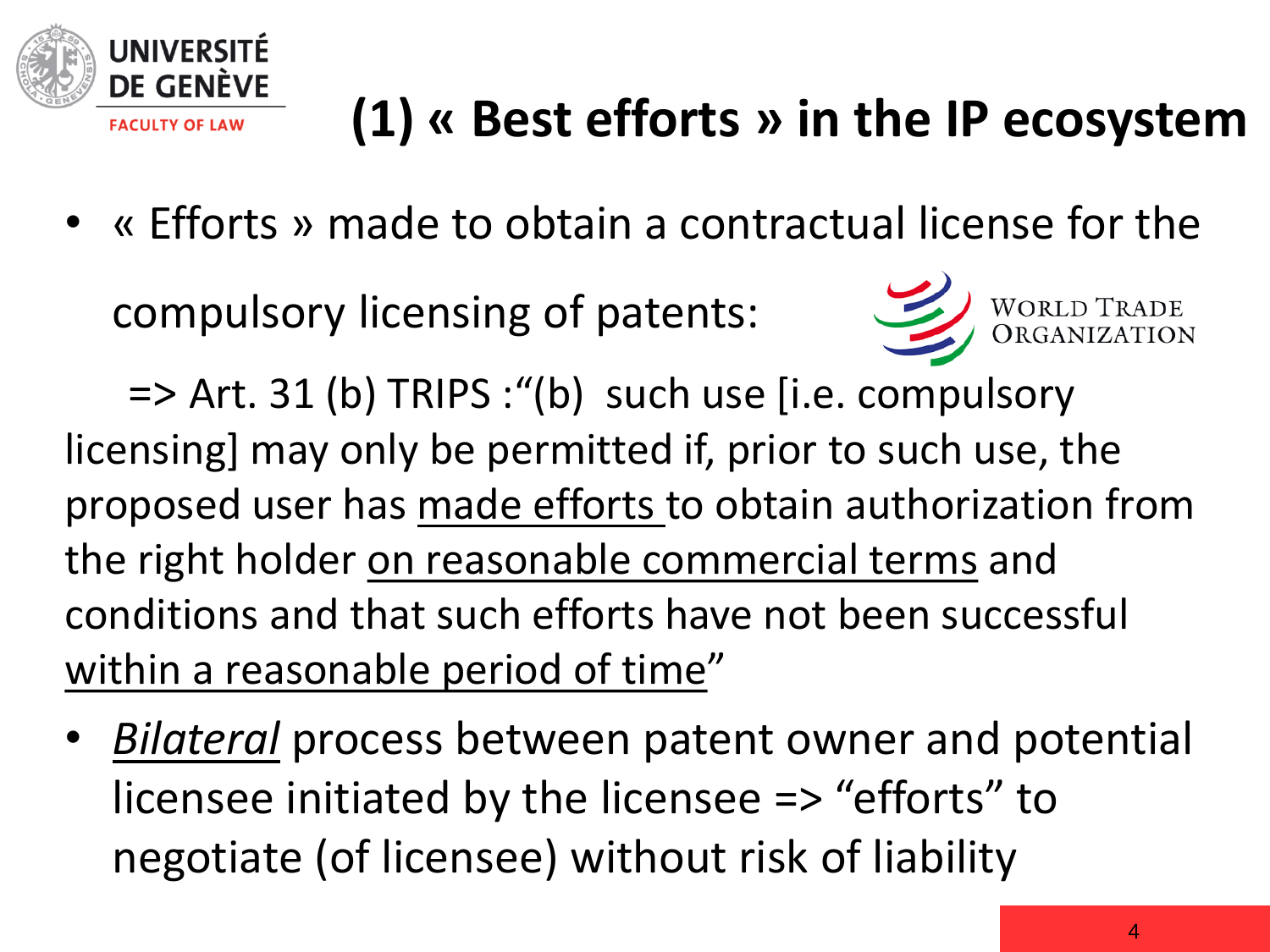

### **Regulation (EC) No 816/2006 of 17 May 2006**

(compulsory licensing of patents relating to the manufacture of pharmaceutical products for export to countries with public health problems [art. 31bis TRIPS])

• Art. 9 para. 1: "The applicant shall provide evidence to satisfy the competent authority that he has made efforts to obtain authorisation from the rights-holder and that such efforts have not been successful within a period of thirty days before submitting the application".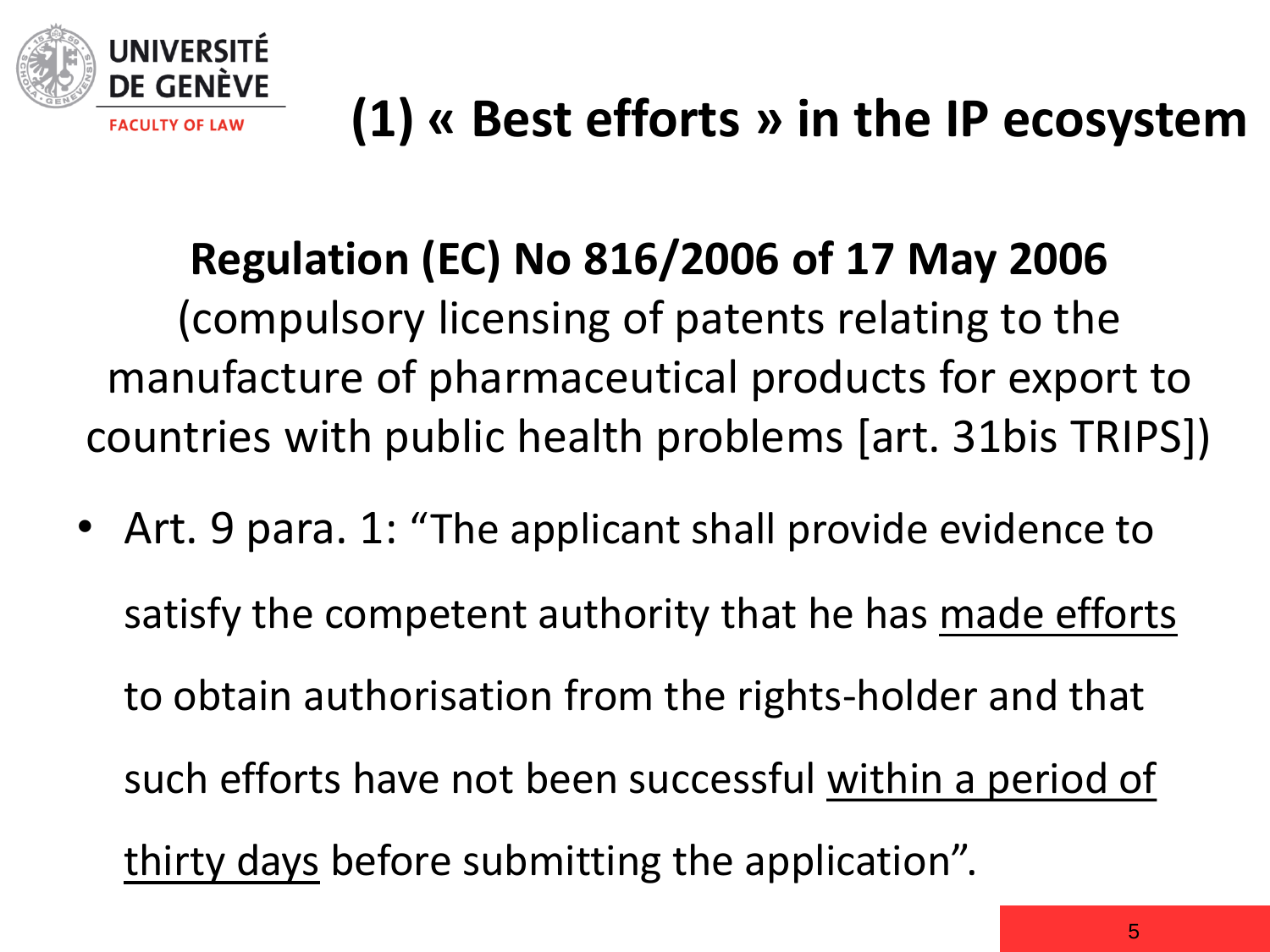

### **Efforts to obtain a contractual license before the potential grant of a compulsory license**

- *Substance* : negotiations about « reasonable commercial terms and conditions » (art. 31(b) TRIPS)
- *Process* (timing): « efforts have not been successful within a reasonable period of time » (art. 31(b) TRIPS) + national case law (see e.g. German case law BGH X ZB 2/19, of June 4, 2019))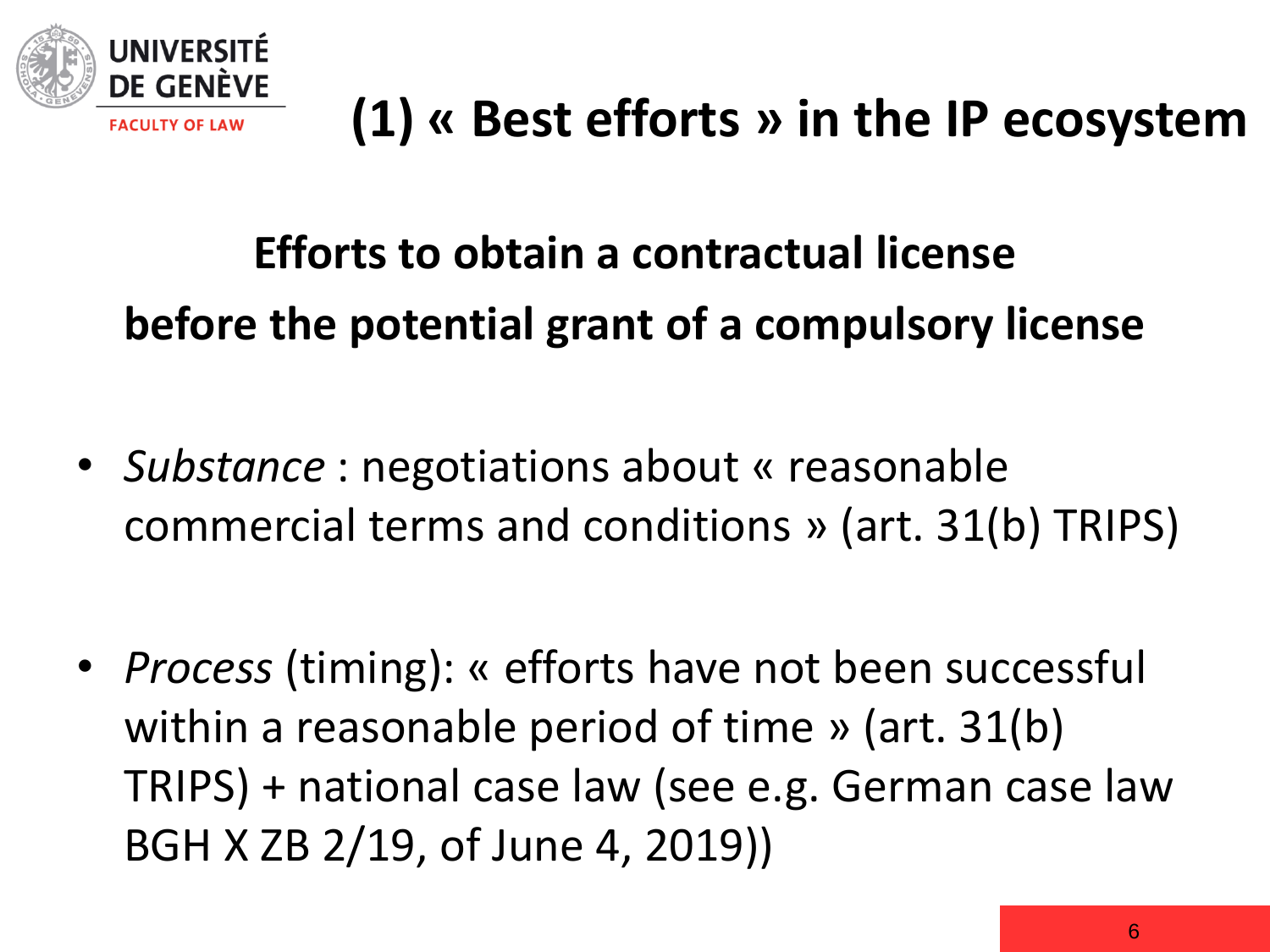

• Efforts to negotiate a **FRAND license on Standard Essential Patents** (SEPs):

CJEU Huawei / ZTE of July 16, 2015 (Case C-170/13):

- 1. Notification by owner of SEP of infringement
- 2. Expression by licensee of "its willingness to conclude a licensing agreement on FRAND terms"
- 3. Submission by owner of SEP "a specific, written offer for a licence on such terms, specifying, in particular, the royalty and the way in which it is to be calculated […]"
- Efforts to avoid liability but complex (tech.) products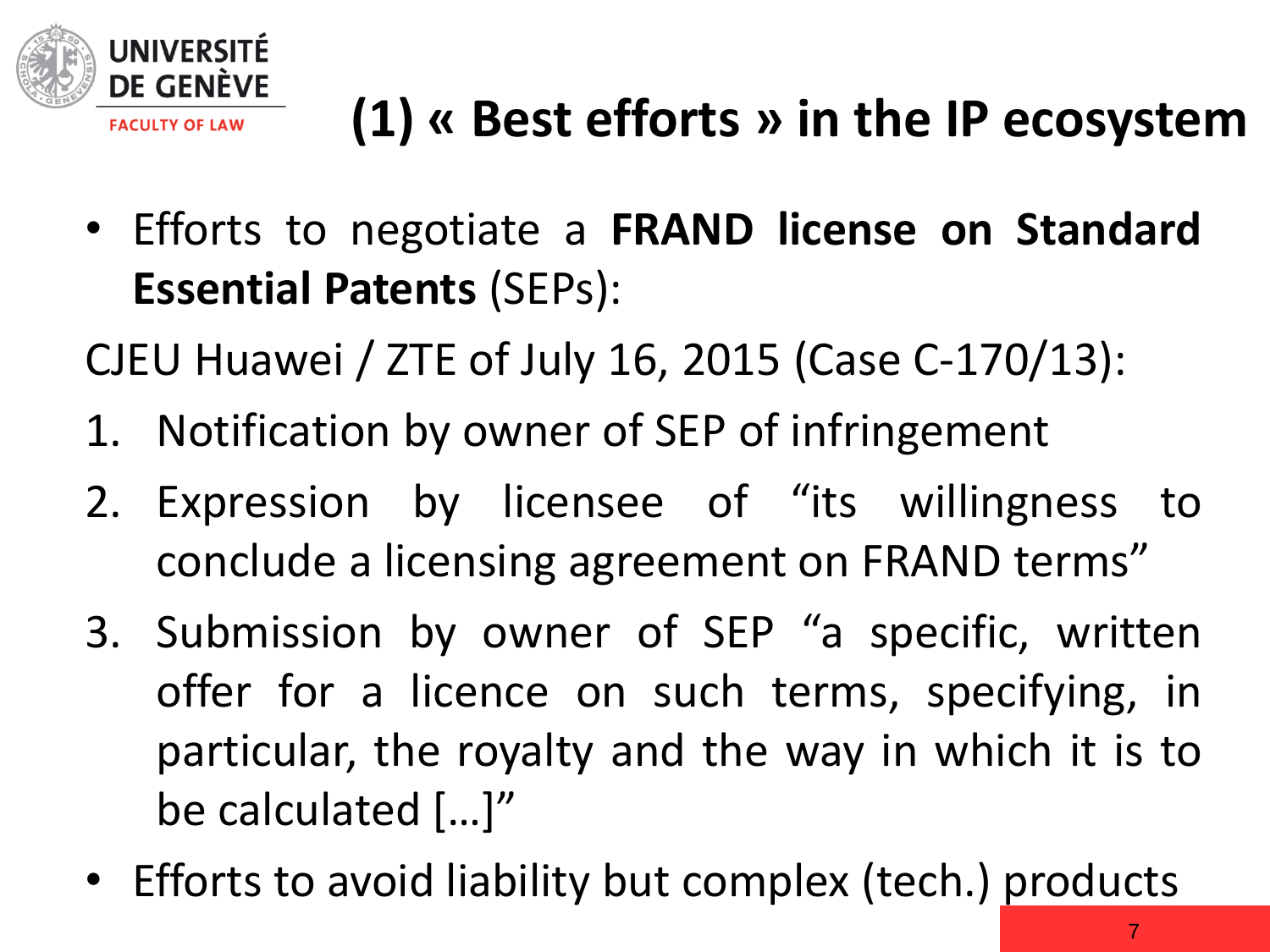

#### **UNIDROIT Principles of International Commercial Contracts (2016)**

- Distinction between duty to achieve a specific result and duty of best efforts (art. 5.1.4)
- Best efforts: "To the extent that an obligation of a party involves a duty of best efforts in the performance of an activity, that party is bound to make such efforts as would be made by a reasonable person of the same kind in the same circumstances" (art. 5.1.4 para. 2)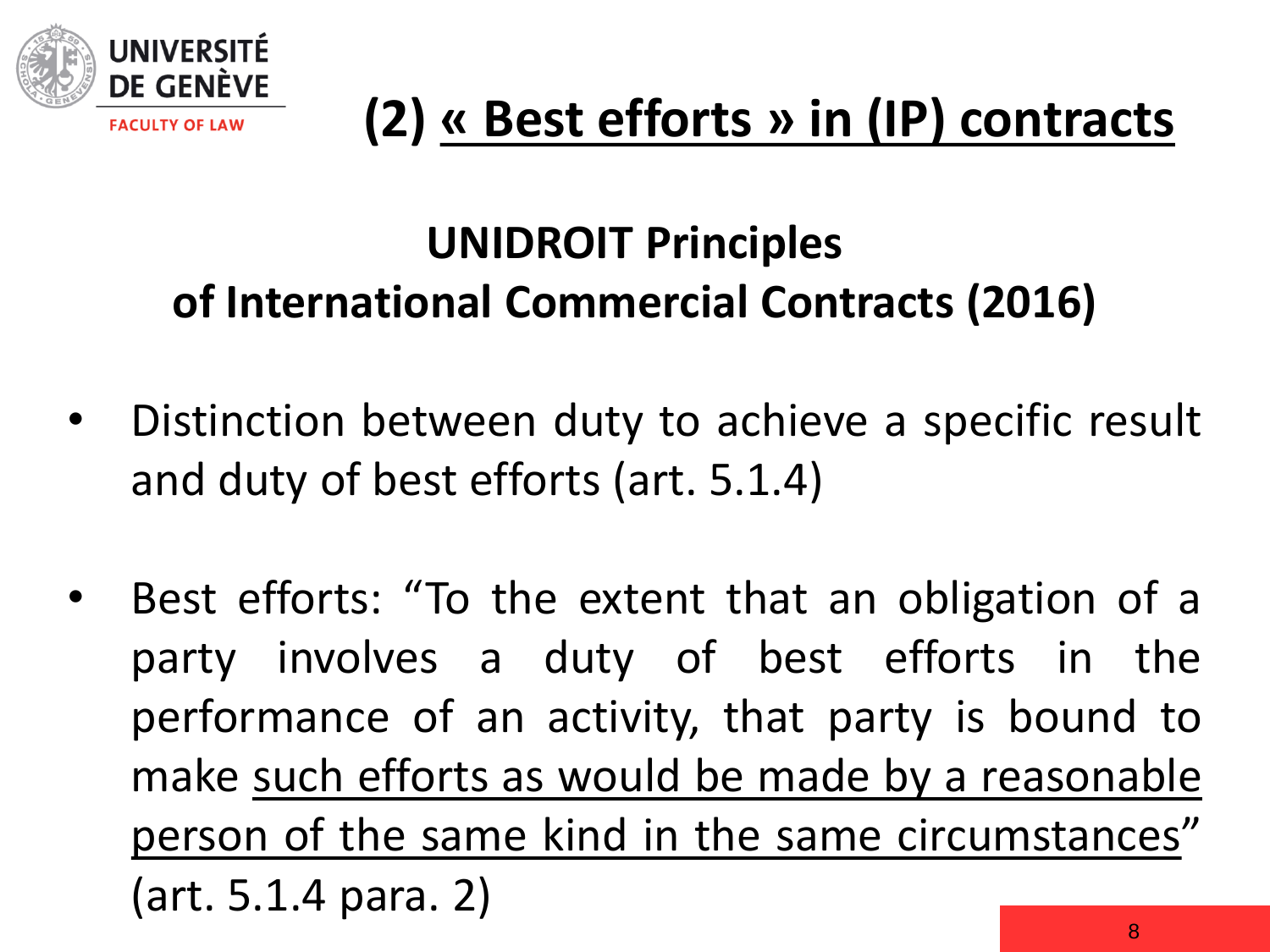

• « best efforts » obligations are frequent in (IP) contracts and …. are also frequently litigated

See e.g. Australian case: Framish Holdings Pty Limited v Force Industries Pty Limited [2007] VCC 680

- What are « best efforts » contractual obligations?
- Is their use recommended ?

… And the answer is …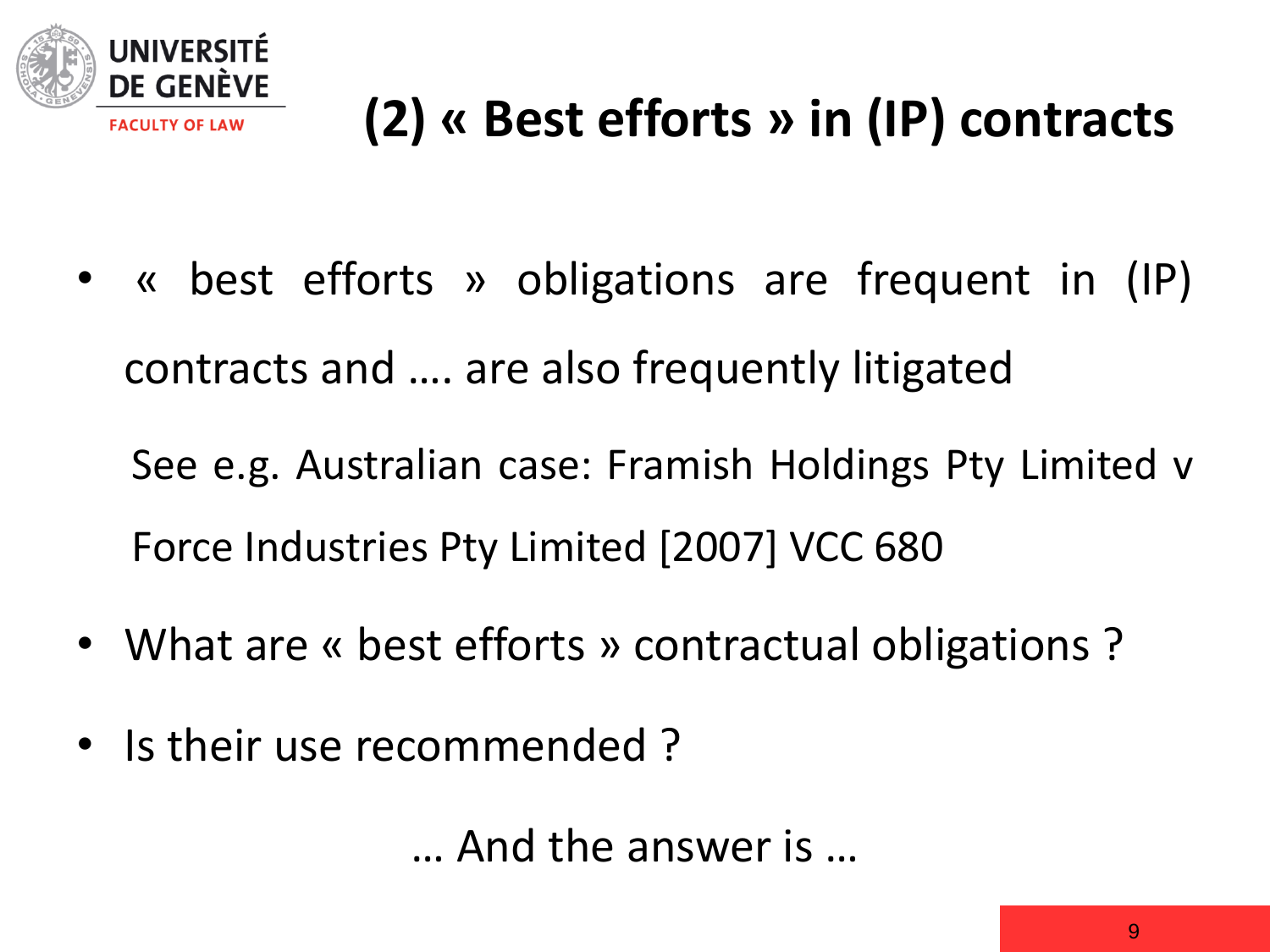

# CONCLUSION

Today, the law of best efforts is a hopeless muddle. Indeed, it is surprising that best efforts provisions find their way into contracts at all.

Rob Park, Putting the Best in Best Efforts, University of Chicago Law Review 73, no. 2 (Spring 2006), 705-730, at 729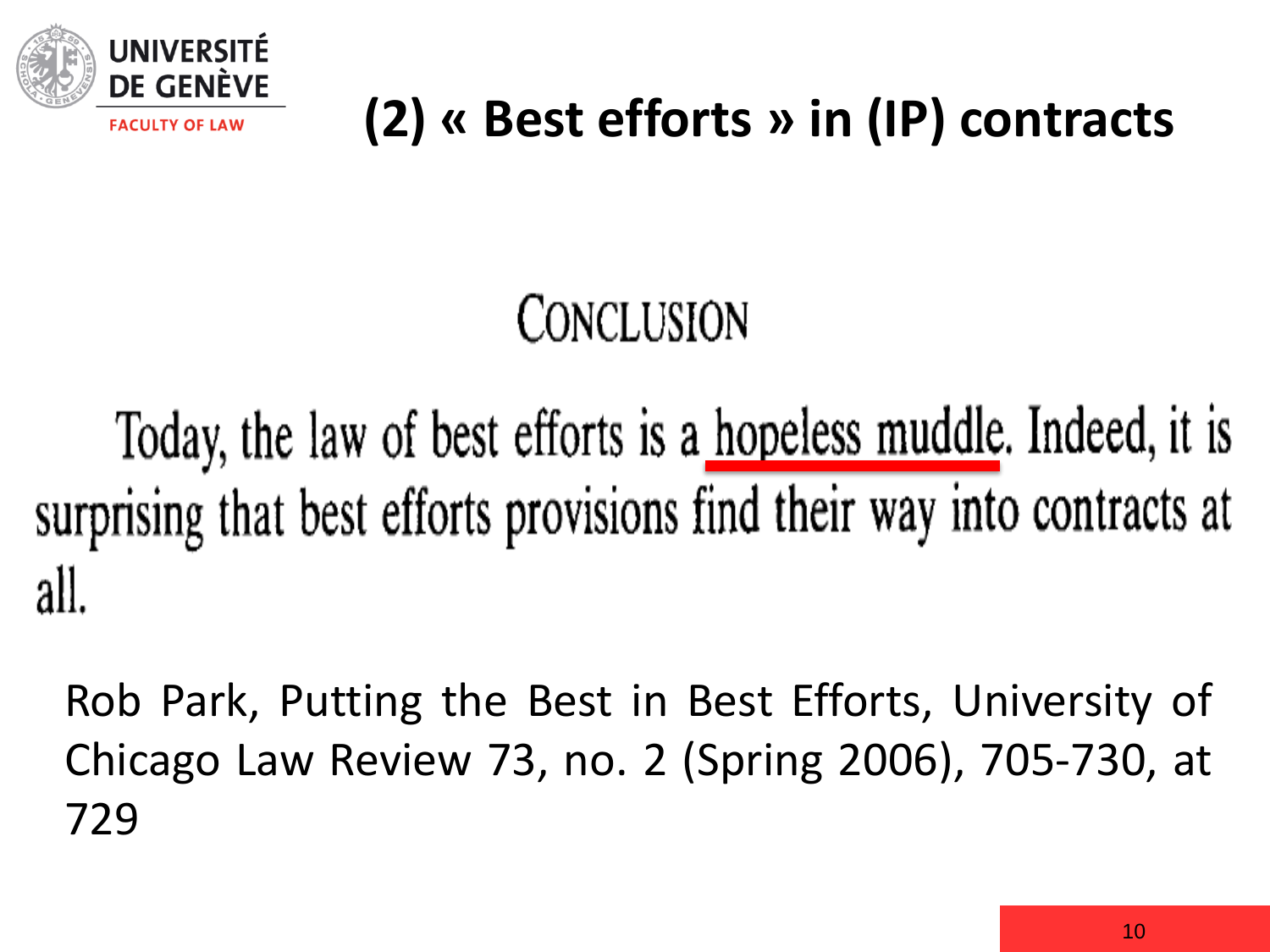

• « Avoid using terms like […] 'use best efforts'. […] Instead of using a phrase having vague and variable meanings, define in the agreement exactly what steps would satisfy the intended 'best efforts' »

(p. 17)

**Successful Technology Licensing** 

**WIPO Publication No. 903E** 2015 Edition

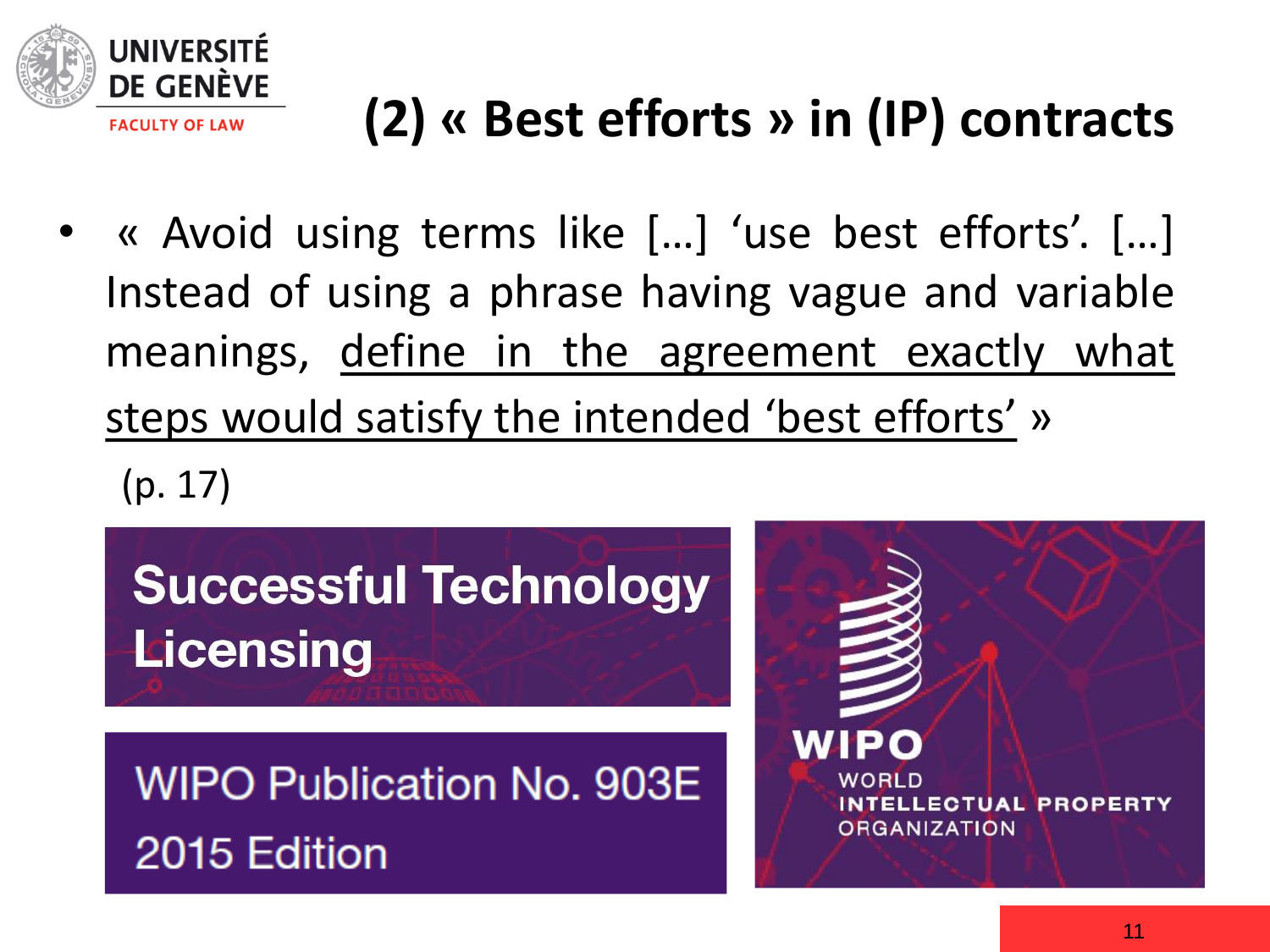

- **« best efforts » and pre-contractual obligations of negotiating parties to act in good faith**
- Principles of European Contract Law (PECL, 2002)

=> Article 2:301: Negotiations Contrary to Good Faith

"(2) […] a party who has negotiated or broken off negotiations contrary to good faith and fair dealing is liable for the losses caused to the other party".

(3) It is contrary to good faith and fair dealing, in particular, for a party to enter into or continue negotiations with no real intention of reaching an agreement with the other party".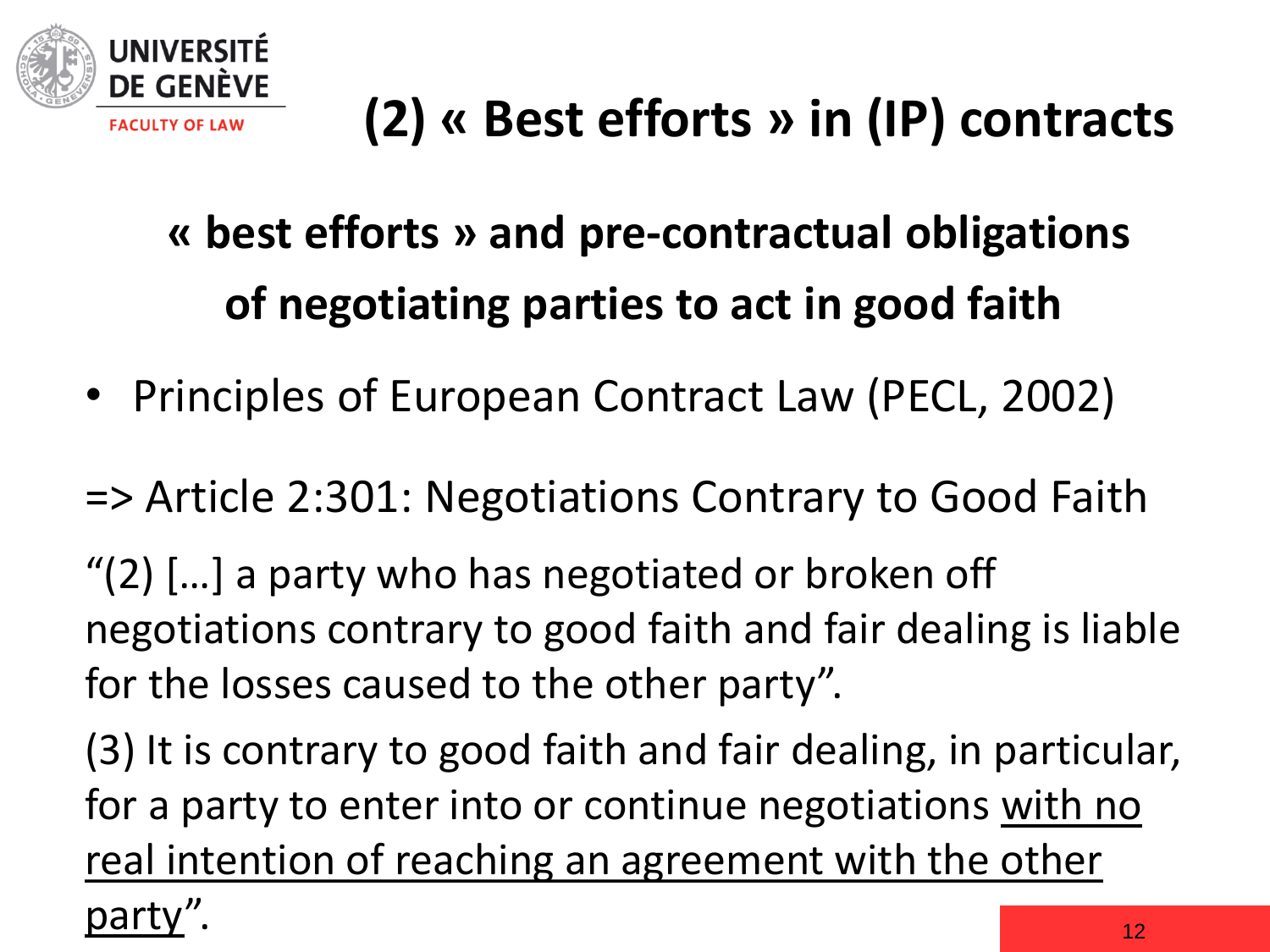

- Complexity of the obligation to make « best efforts to obtain an authorization » under Art. 17 para. 4 (a) of Directive 2019/790
- => Obligation to make « best efforts » imposed on the content-sharing service providers for content uploaded by their users => **« triangular » situation** (users/platforms/rightholders)
- ≠ standard bilateral process in patent compulsory licensing / FRAND SEP licensing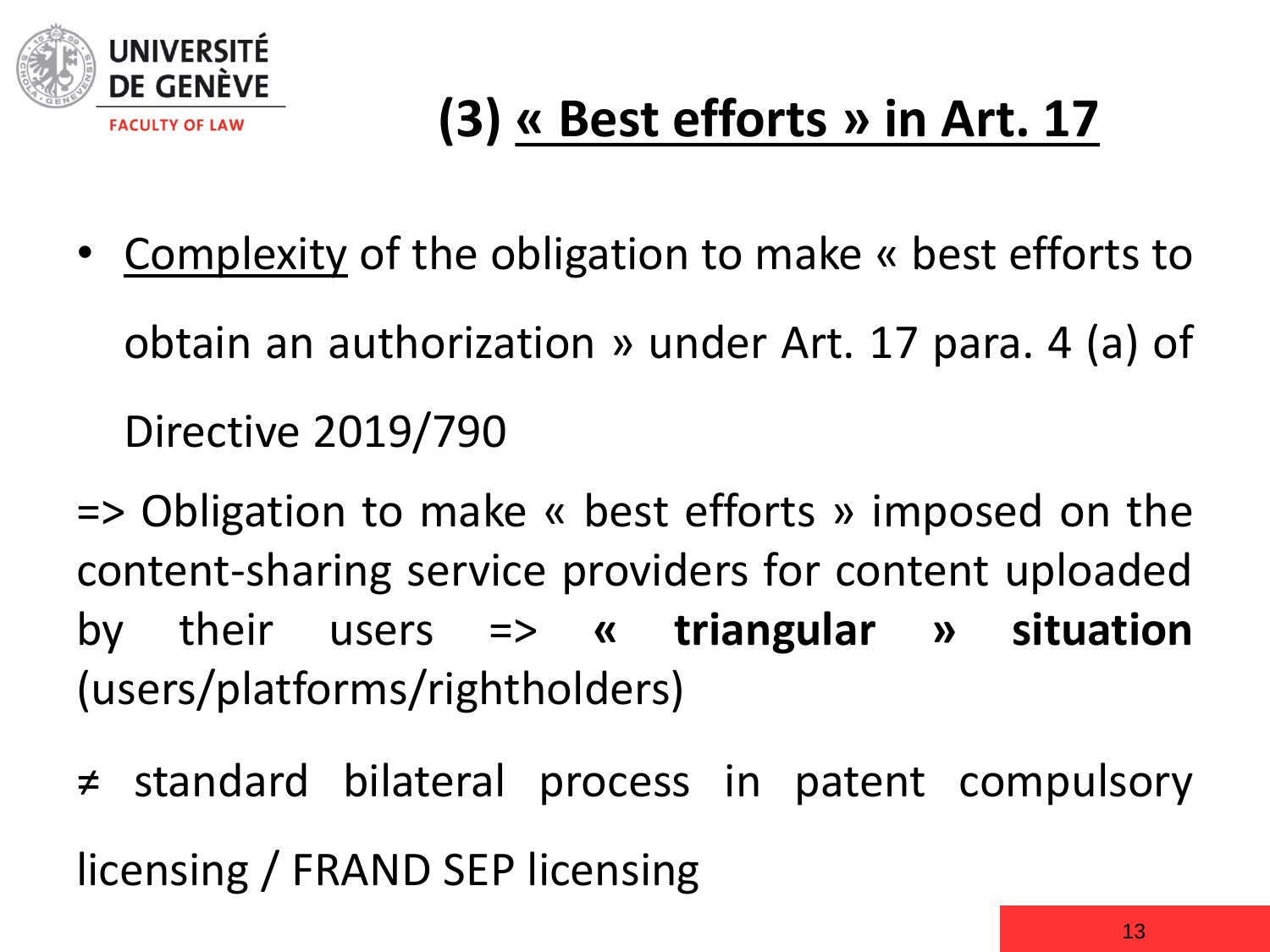

• Art. 17 para. 5: **proportionality** => (non-exhaustive) elements for determining whether the service provider has complied with its best efforts obligations under Art. 17 para. 4:

**a.** « Type of works » uploaded by the users (art. 17 para. 5 (a));

**b.** « Availability of suitable and effective means and their costs for service providers » (art. 17 para. 5 (b))

=> How to apply these elements to the obligation to « make best efforts to obtain an authorization » (under Art. 17 para. 4(a)) ?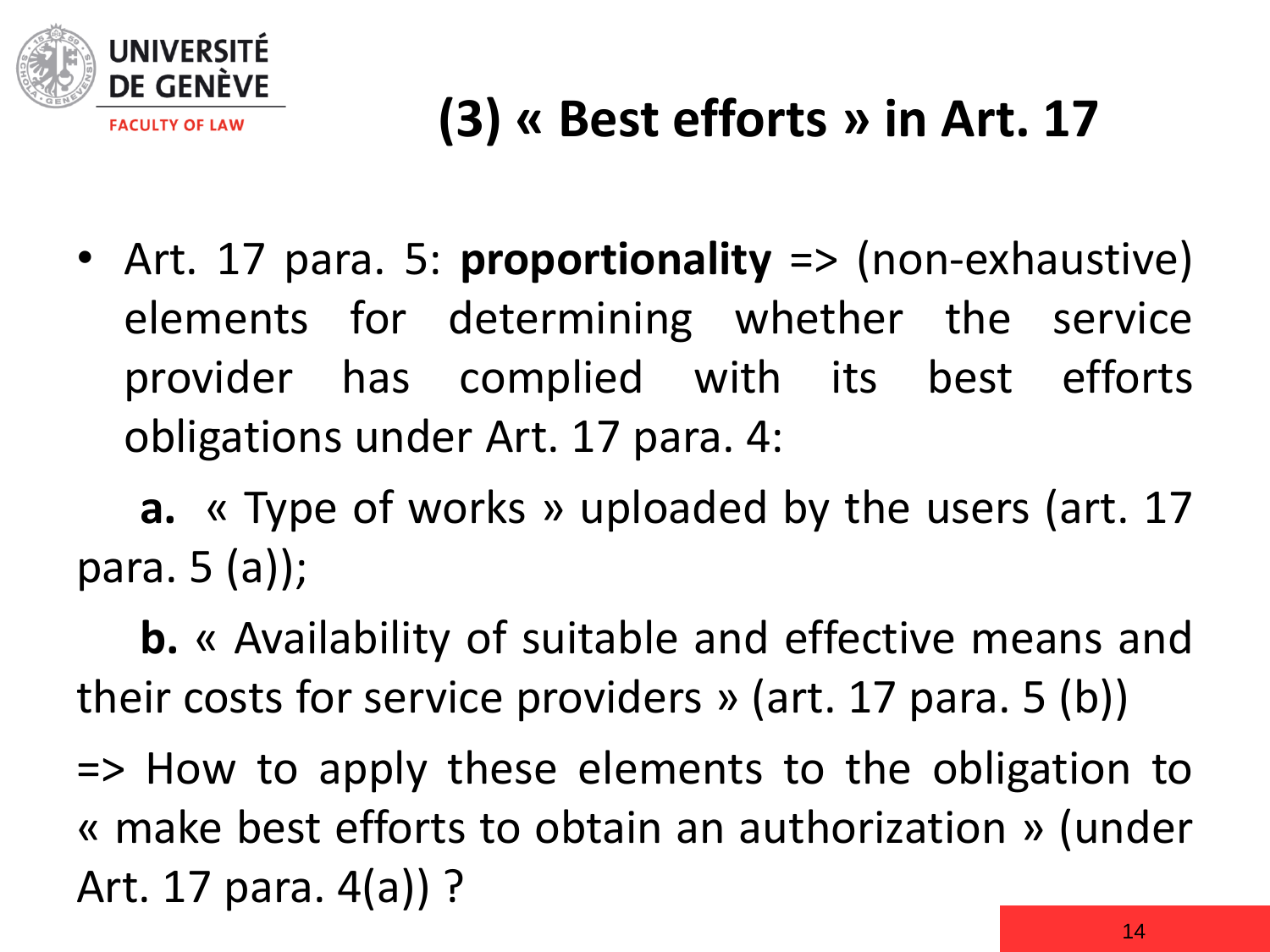

# **a. « Type of works » uploaded by the users (art. 17 para. 5 (a))**

- Uses of works for «quotation, criticism, review» (art. 17 para. 7 (a)) and
- « use for the purpose of caricature, parody or pastiche » (art. 17 para. 7 (b))
- => No obligation to make best efforts to obtain an authorization for these « types » of works (?)

15 => Who can decide (quickly) what is a licit quotation or parody  $(=>$  ADR  $?)$  ?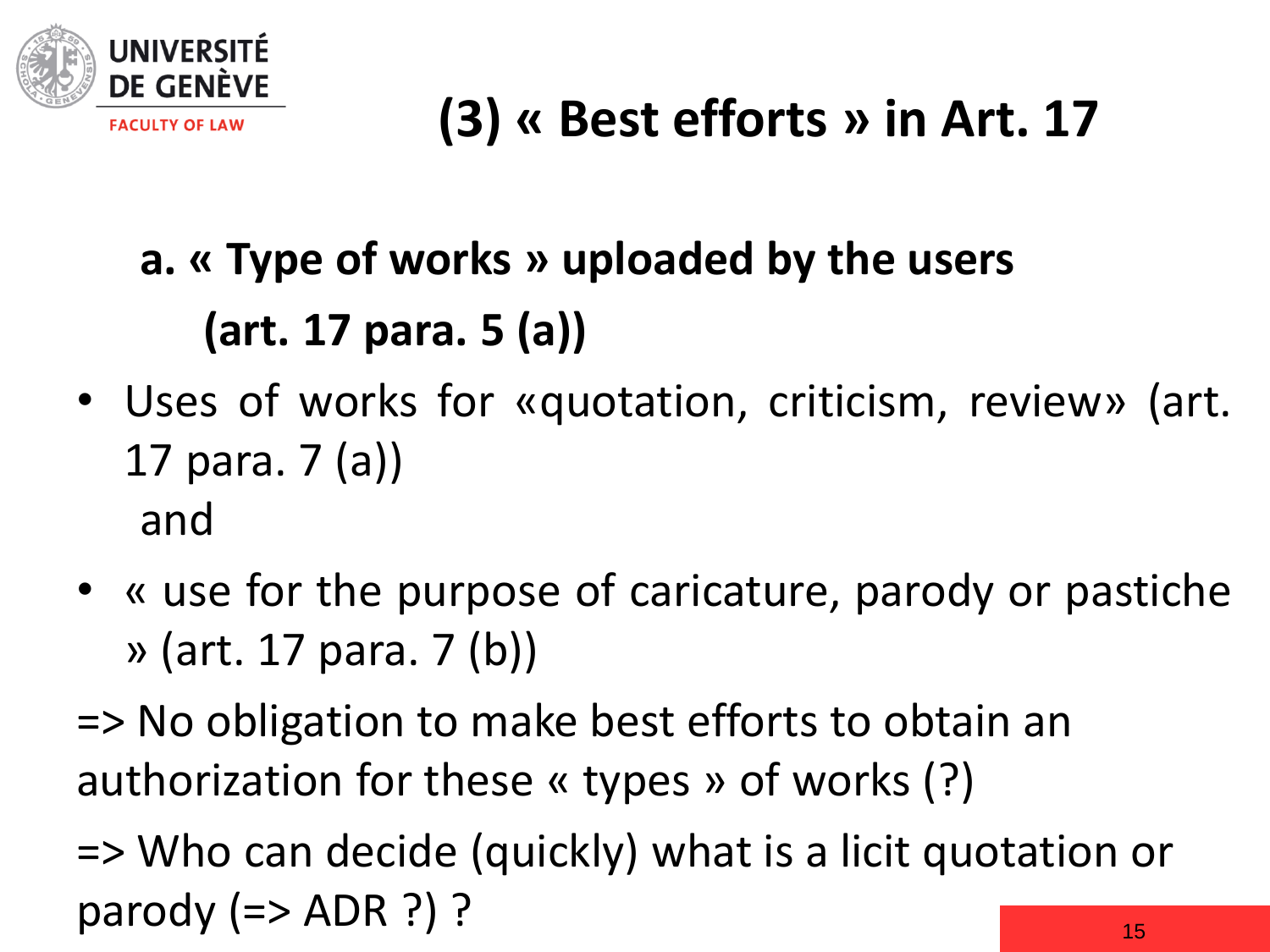

#### **b. « Availability of suitable and effective means and their costs for service providers » (art. 17 para. 5 (b))**

- « suitable and effective means » to establish best efforts to obtain an authorization  $\Rightarrow$  pressure / « obligation» to submit to mediation (under Art. 13 para. 1) and/or ADR (art. 17 para. 9) ?
- 16 • Art. 13 para. 1: "Member States shall ensure that parties facing difficulties related to the licensing of rights when seeking to conclude an agreement for the purpose of making available audiovisual works on video-ondemand services may rely on the assistance of an impartial body or of mediators. […]"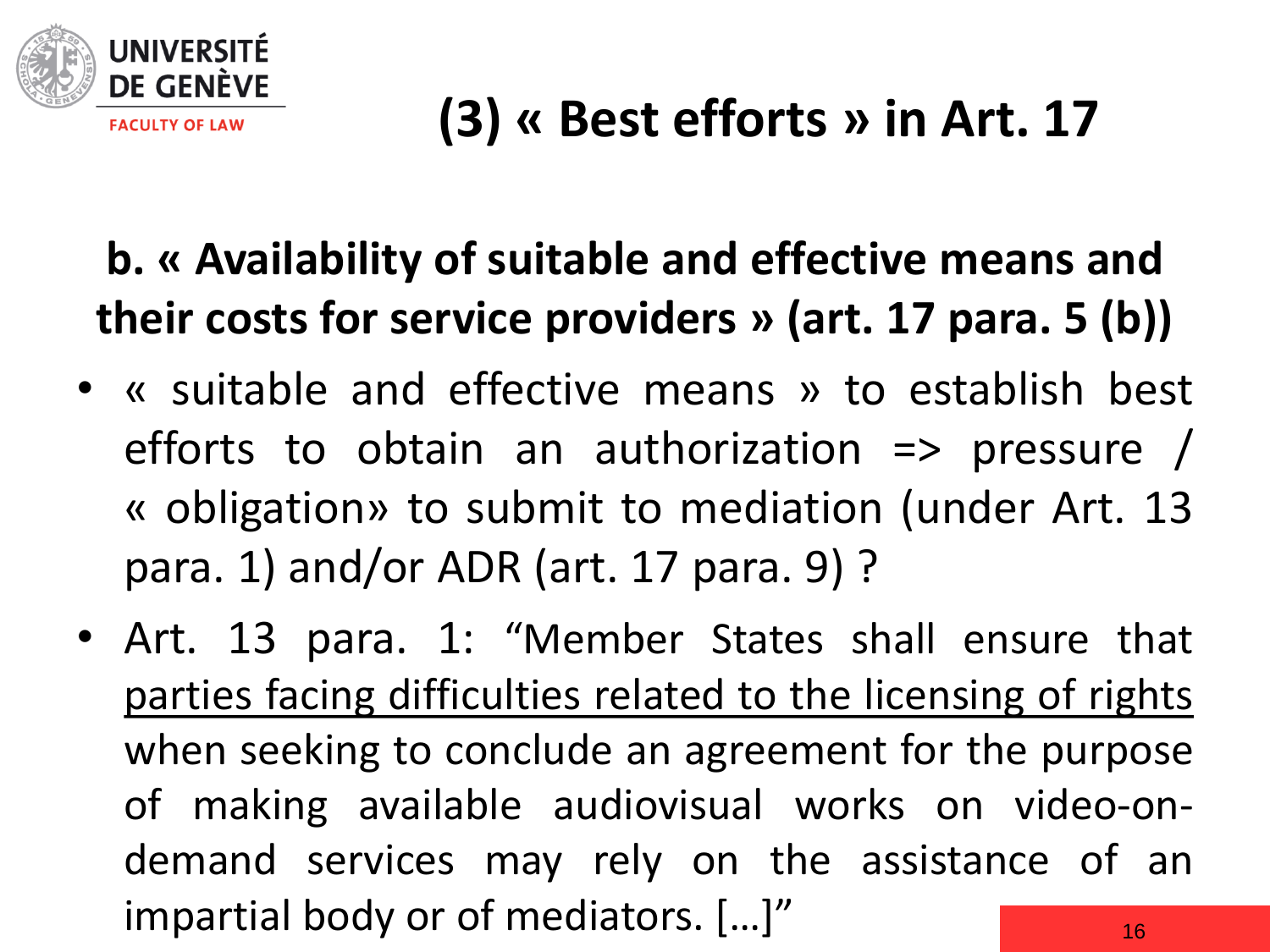

- **b. « Availability of suitable and effective means and their costs for service providers » (continued)**
- « suitable and effective means » to establish best efforts to obtain an authorization  $\Rightarrow$  putting in place automatized systems for the negotiation & conclusion of license agreements with the rightholders ?
- => Smart (licensing) contracts / blockchain ?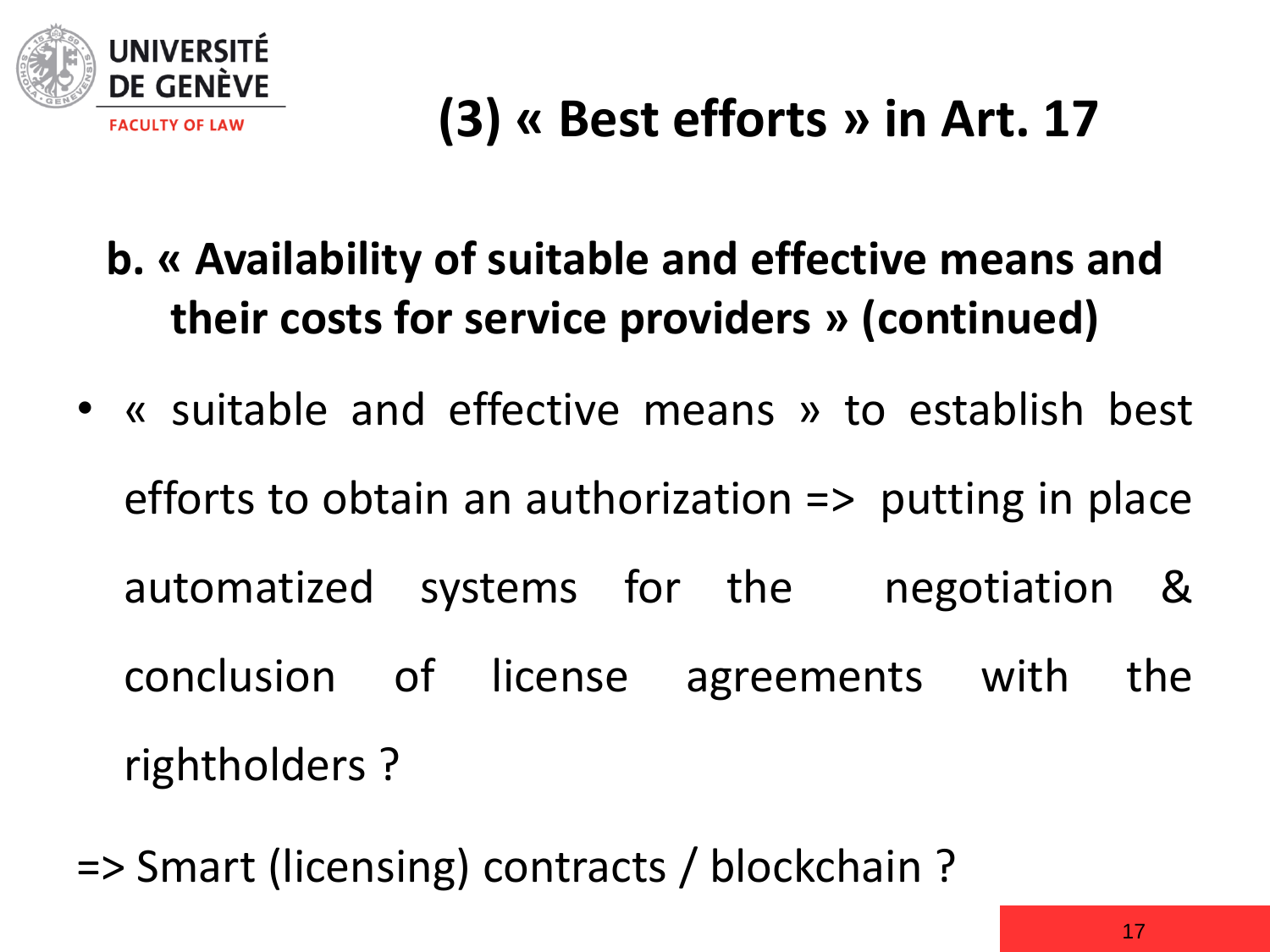

#### **« Best efforts » obligations**

- *Substantive* elements: offer of reasonable (=?) licensing terms (+ compliance with obligations, e.g. transparency, art. 19)
- *Procedural* elements: who shall do what and when ? How long shall the negotiation process last in order to meet the « best efforts » standard ?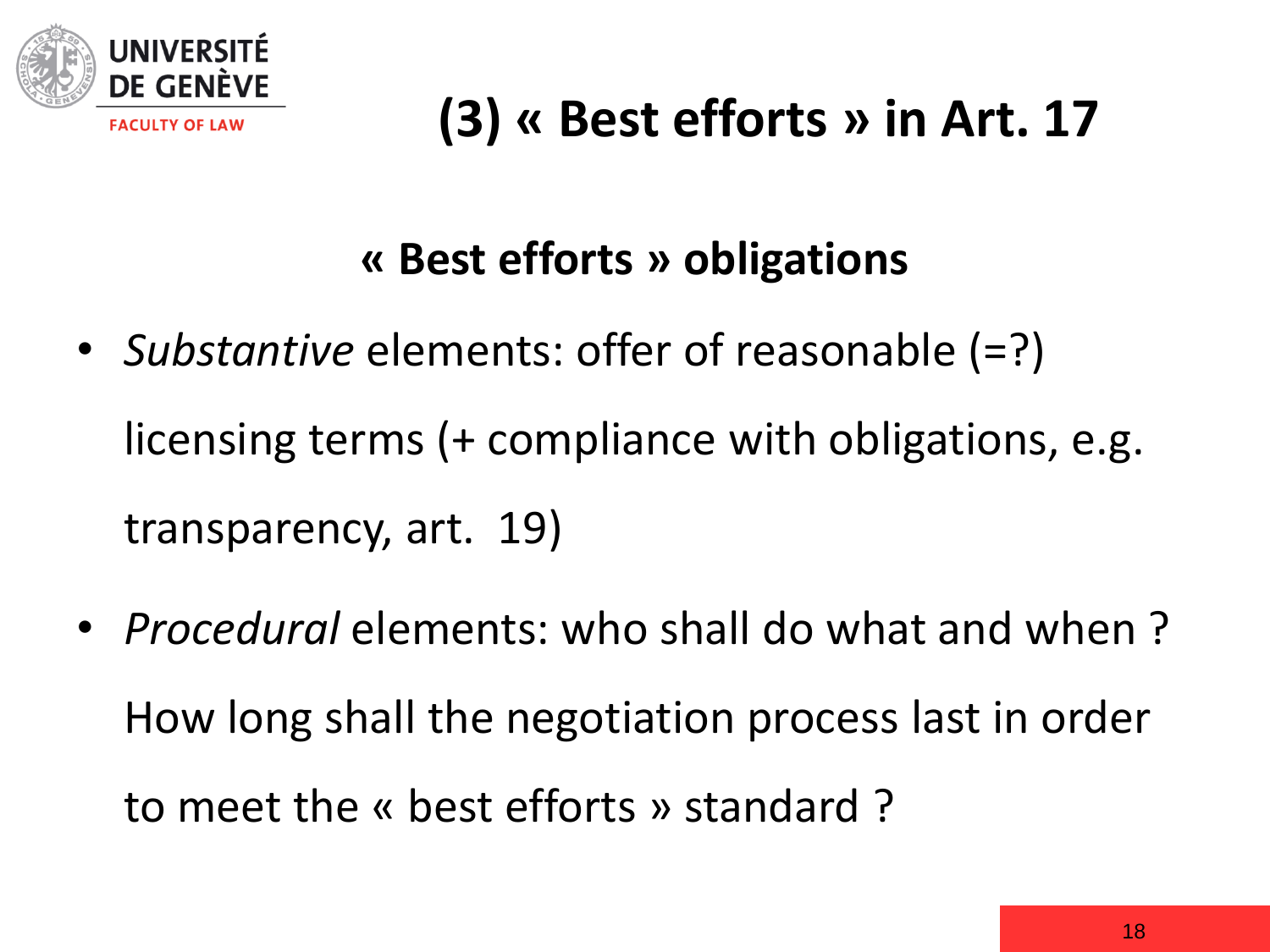

#### **Take aways**

- « Best efforts » is a complex legal standard
- Complexity is increased in the context of Art. 17 para. 4: not a standard bilateral process & broad diversity of content (e.g. quotation, parody)
- => Need to define what steps shall satisfy the "best efforts" obligations (=> guidance under Art. 17 para. 10)

=> Need to develop quick and efficient processes for contract negotiations / conclusion (smart contracts) & for dispute resolution (ADR for « Massive Online Micro Justice (MOMJ) »)